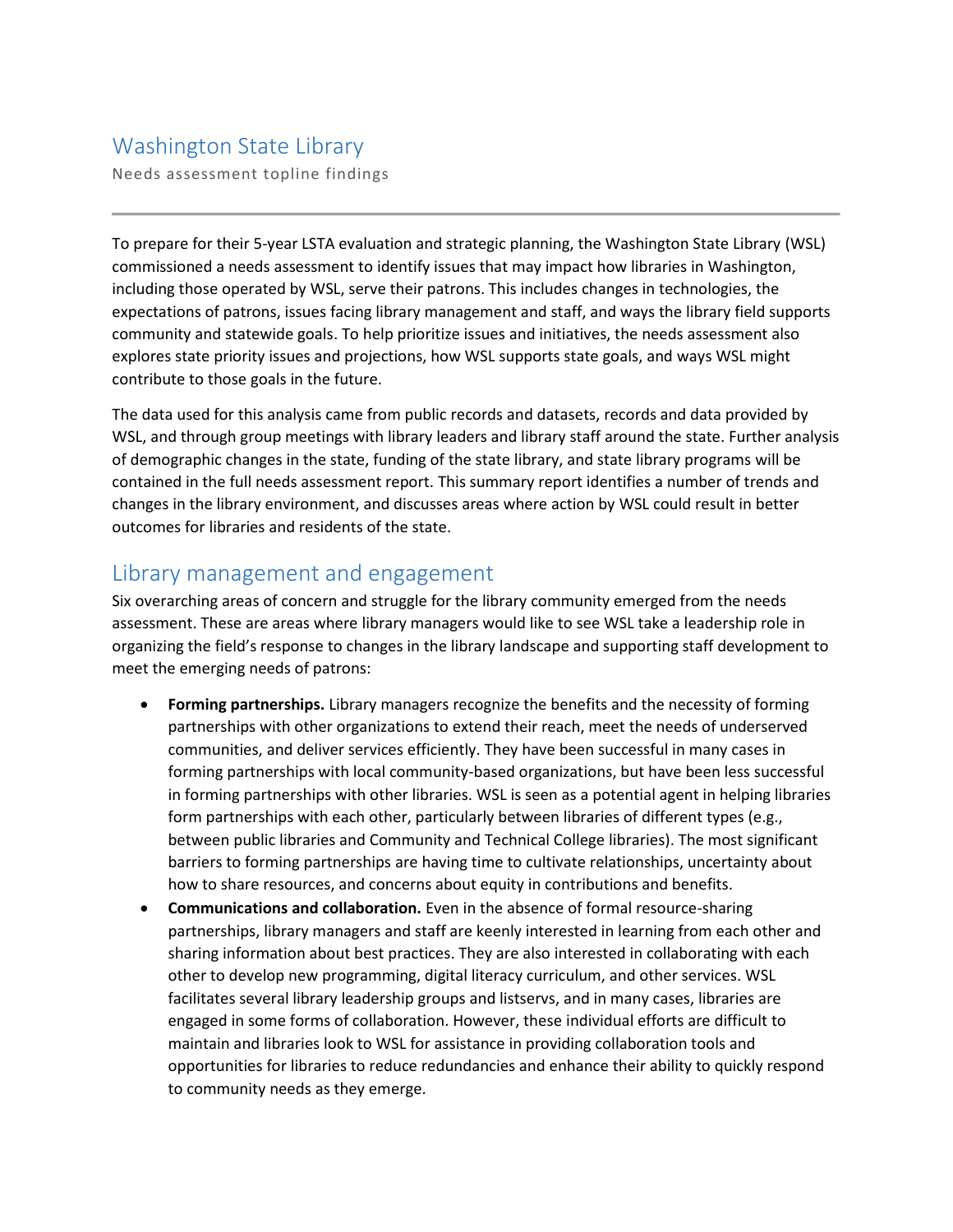- **Evaluation and metrics.** To communicate with their communities and key stakeholders, library managers recognize the need to have clear and meaningful data about how people use library services and the outcomes they achieve as a result. More and more, library managers are expected to show outcomes from their services and defend the necessity of library services in the age of Google. However, they struggle with developing evaluation frameworks, metrics, and data collection procedures that meet the expectations of their audiences and show the important ways libraries help individuals and communities. While some of the difficultly producing evaluation data is connected to concerns about patron privacy, a larger issue is uncertainty about what to measure and how to gather reliable data. WSL's leadership in this area could be aimed towards increasing training opportunities about evaluation practices and facilitating work on common metrics among libraries in the state.
- **Staffing.** WOIS/The Career Information System projects about 450 annual vacancies in library positions through 2023. Many libraries struggle to fill these vacancies, often because of low wages compared to educational requirements. Additionally, managers are concerned about the diversity of their workforces and their ability to reach underserved communities. With the state's non-English speaking population projected to increase, librarians with proficiency in other languages are both in-demand and increasingly rare. Managers are seeking WSL leadership in cultivating new librarians and working with library schools to ensure graduates are equipped with the skills they need to be successful.
- **Professional development.** Some library staff related they do not receive adequate support for professional development. At the same time, many library managers had questions about what to do with staff who are reluctant to improve their skills and shared worries about succession planning. Both discussed the rapid development of new technologies and the difficulty keeping up with what the public expects them to know. With a great deal of focus on technology, some library staff expressed concern that traditional library training topics, like reference interviews and book mending, are not being taught to new librarians. WSL provides many professional development opportunities and surveys to determine what topics to offer. Nonetheless, it seems there is still room for more continuing education, particularly in management topics.

The concerns specific to certain types of libraries (i.e., public, tribal, academic, K-12, CTC, law, and special) will be addressed in the full needs assessment report.

# Trends in library practices

National trends affecting libraries will likely impact the expectations for resources, services, and management practices in libraries in Washington as well. Across the country, public libraries are expanding their roles as central players in digital inclusion efforts; academic libraries are pushing forward with innovative approaches to digital collections and curating data; and community and technical colleges are relying on librarians to curate open educational resources (OER) for classes. While some libraries in Washington have been able to keep up with new trends, and indeed some have been leading the way, others have struggled to keep up with patron expectations while also managing legacy services their communities need and value. The following sections highlight practice areas where trends may affect patron expectations and library service delivery.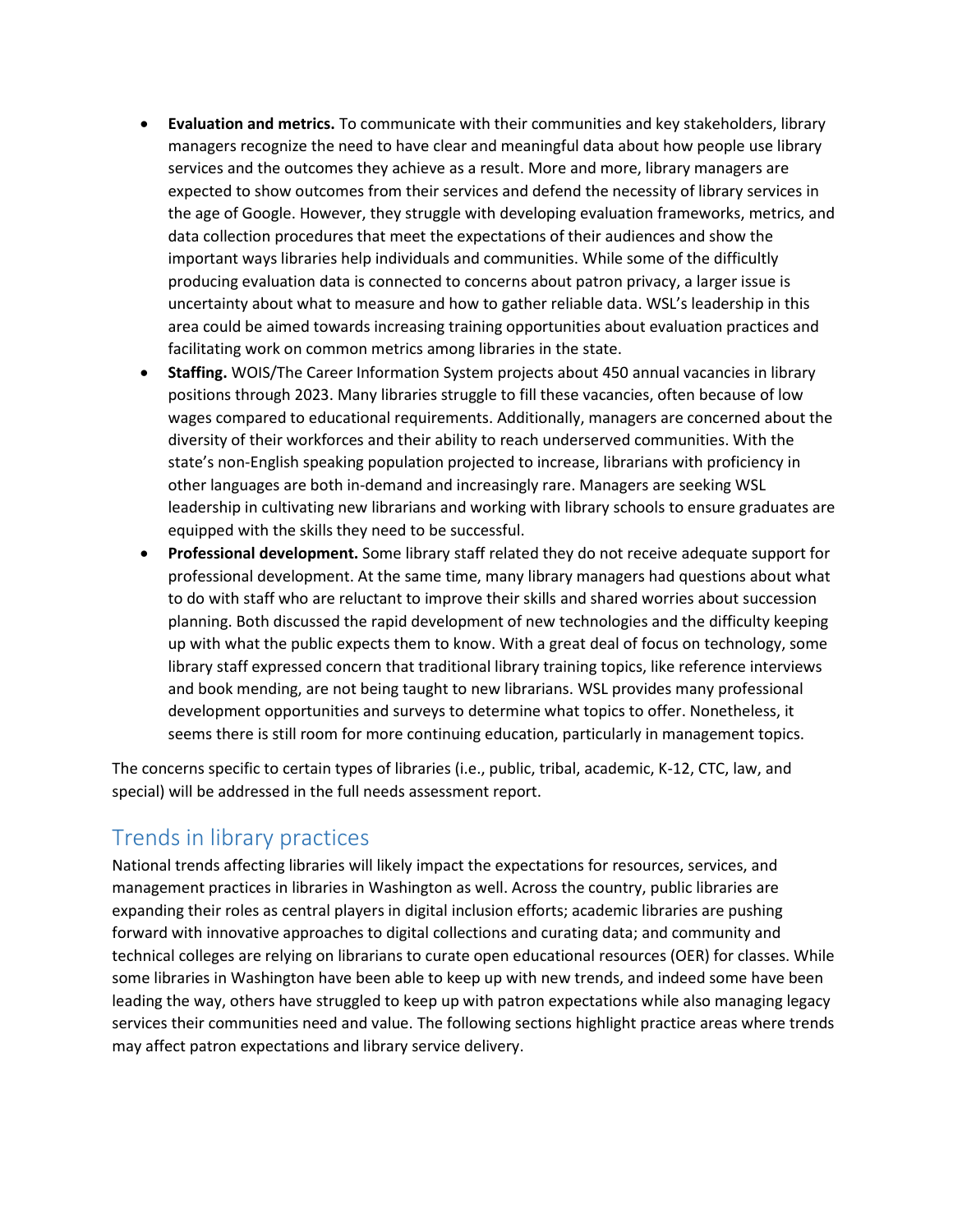#### **Privacy and security**

Libraries have been strong advocates for patron privacy, often fiercely rejecting attempts to gather data through patron records and maintaining confidentiality around reference services. Traditionally, privacy has been achieved by purging lending records and not keeping records of other kinds of transactions. As more library content goes online, and libraries seek to increase their presence online, they also need to protect library systems, public computers, and patron data from security breaches, hacking, and malware with as much commitment. Specific areas where libraries need to increase effort, and may benefit from centralized training and resources from the state library, include:

- Ensuring the use of secure communication protocol (HTTPS) for all website properties, including catalogs, to protect website communications against third party attacks, eavesdropping, and tampering with content.
- Improving security of public Wi-Fi connections and public computers by instituting practices and policies such as separating public networks and internal library networks, providing patrons with access to secure connections, monitoring network traffic to identify security threats, and sweeping public computers of malware between users.
- Embedding online safety instruction and disseminating online safety information for patrons and library staff in all technology-related training, including while providing one-on-one help.

### **Content**

The proliferation of online content has brought its own challenges, especially in licensing and copyright. eBook and periodical database vendors have created their own rules about how libraries can lend or give access to electronic resources which are often at odds with traditional practices and the needs of libraries. Issues of price and portability are also disrupting interlibrary loan relationships and consortia agreements. Areas where further discovery and leadership may help libraries adjust to the changing content landscape are outlined below.

- Many library leaders expressed the expectation that electronic resources, and in particular eBooks, would lead to decreased demand for print books and periodicals. However, the decline in print reading has not materialized, or has declined much less than expected, even at academic institutions where it was assumed young people would be more likely to use electronic materials. Maintaining resources in both formats is costly and library managers struggle with balancing collections between print and electronic materials, especially knowing that not all patrons have devices that can access electronic materials.
- Interlibrary loan practices have been disrupted by electronic content and made the tradition of sharing collections among libraries far more complicated. ILL of electronic journal articles are often restricted by vendors and libraries may have to purchase access to individual articles for patrons, which can be very expensive and limit funding available for collection development.
- Prices for electronic materials have been increasing for libraries in Washington without any corresponding increase in funding for materials. Community colleges that are transitioning to Baccalaureate programs can expect an increase in library database subscription prices based on their new Carnegie Classification; leadership at these colleges may not be aware of this consequence, and many libraries are absorbing the increase by cutting other resources.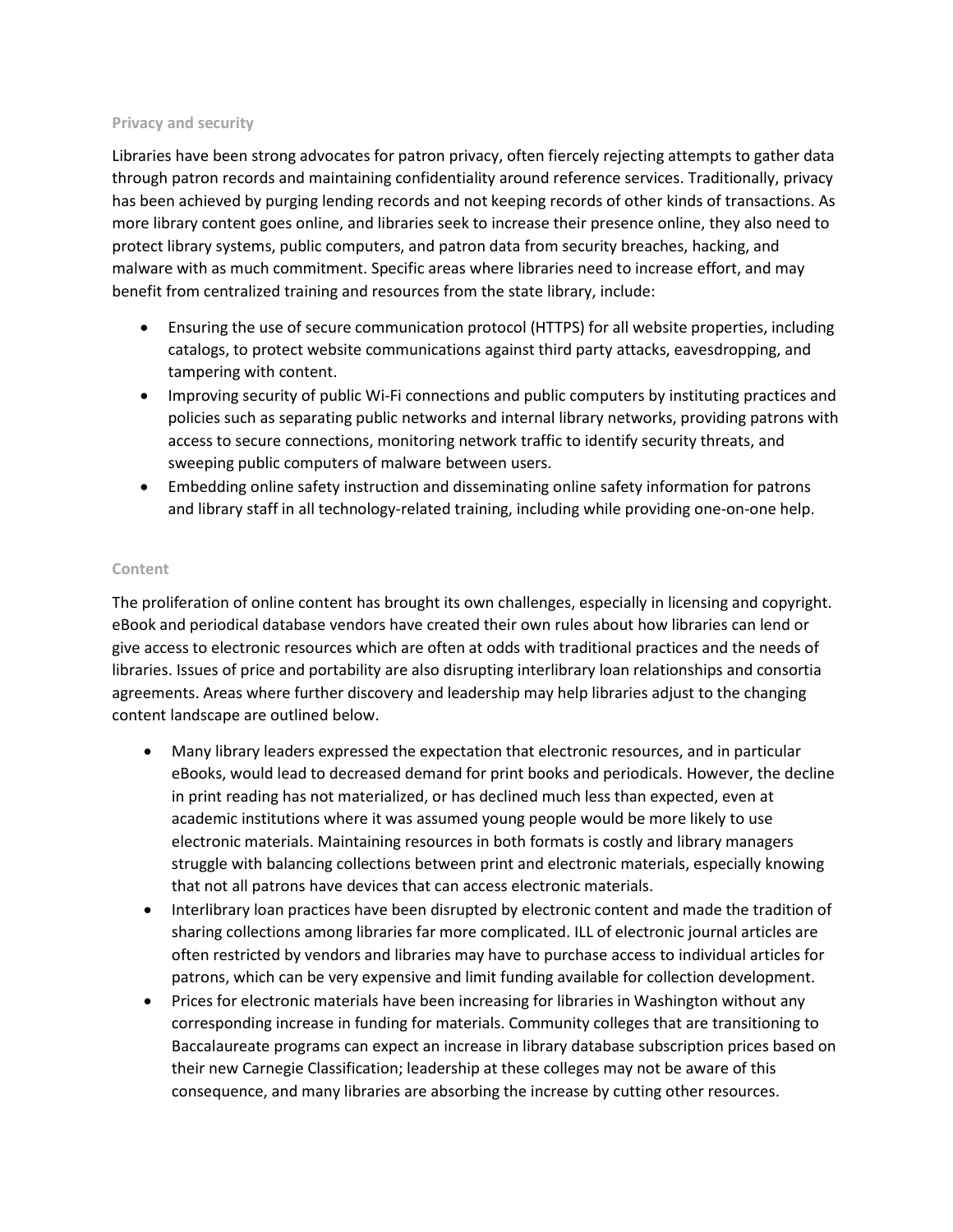Open educational resources (OER) is a promising development in Washington's CTCs and K-12 schools. CTC librarians are taking a lead role in developing methods for working with faculty. However, the digital divide still exists and OER may not be accessible to students not on-campus or at a library. OER also presents copyright compliance issues, which librarians need support and training to address.

### **Data**

Libraries are integrating two new kinds of data into their collections. In Washington, some libraries are involved in these initiatives, but more coordination and leadership from WSL could help advance libraries in the state towards these new practices and resources.

- Linked data is a method of publishing structured data so that it can be shared across different platforms. The Library of Congress has created new standards through the BIBFRAME initiative to eventually replace MARC. Linked data will allow library collections to be more discoverable through search engines. Some libraries in Washington have started experimenting with linked data, but centralized efforts will be required for it to be adopted throughout the state.
- More libraries are beginning to curate collections of data and get involved in helping their communities interact with data, for example by providing online visualization tools. Data literacy and instruction on using and manipulating data are also areas where some libraries are taking a more active role. As with linked data, collaboration among libraries to provide access to data collections and data literacy instruction could help advance access to data for Washington residents.

### **Technology and library spaces**

Technology has redefined the role of libraries and transformed not just day-to-day operations, but also the physical space libraries inhabit. The public and patrons of libraries want and expect libraries to embrace technology and provide services to help people make use of it. Libraries have responded to these demands by offering Internet access, computers, and digital literacy instruction. Many have also adopted makerspaces to allow patrons to experiment with new technologies like 3D printers, robotics, and multimedia tools. To make room for these innovations, some libraries have reduced the size of their print collections and created more flexible spaces for patrons to work collaboratively. WSL could encourage and support this trend by sharing best practices and lessons learned.

## Patron trends and expectations

Technology has driven patron expectations for what they want from libraries. Libraries are seen as centers for life-long learning, community anchors, and shared spaces for communities to come together. They are also seen as a place to get help with technology, including devices owned by patrons. With devices and software in endless development, some libraries struggle to keep up with trends and keep up with expectations. In the next five years, this will likely continue to be an ongoing struggle, however certain developments can be seen on the horizon that libraries may want to anticipate.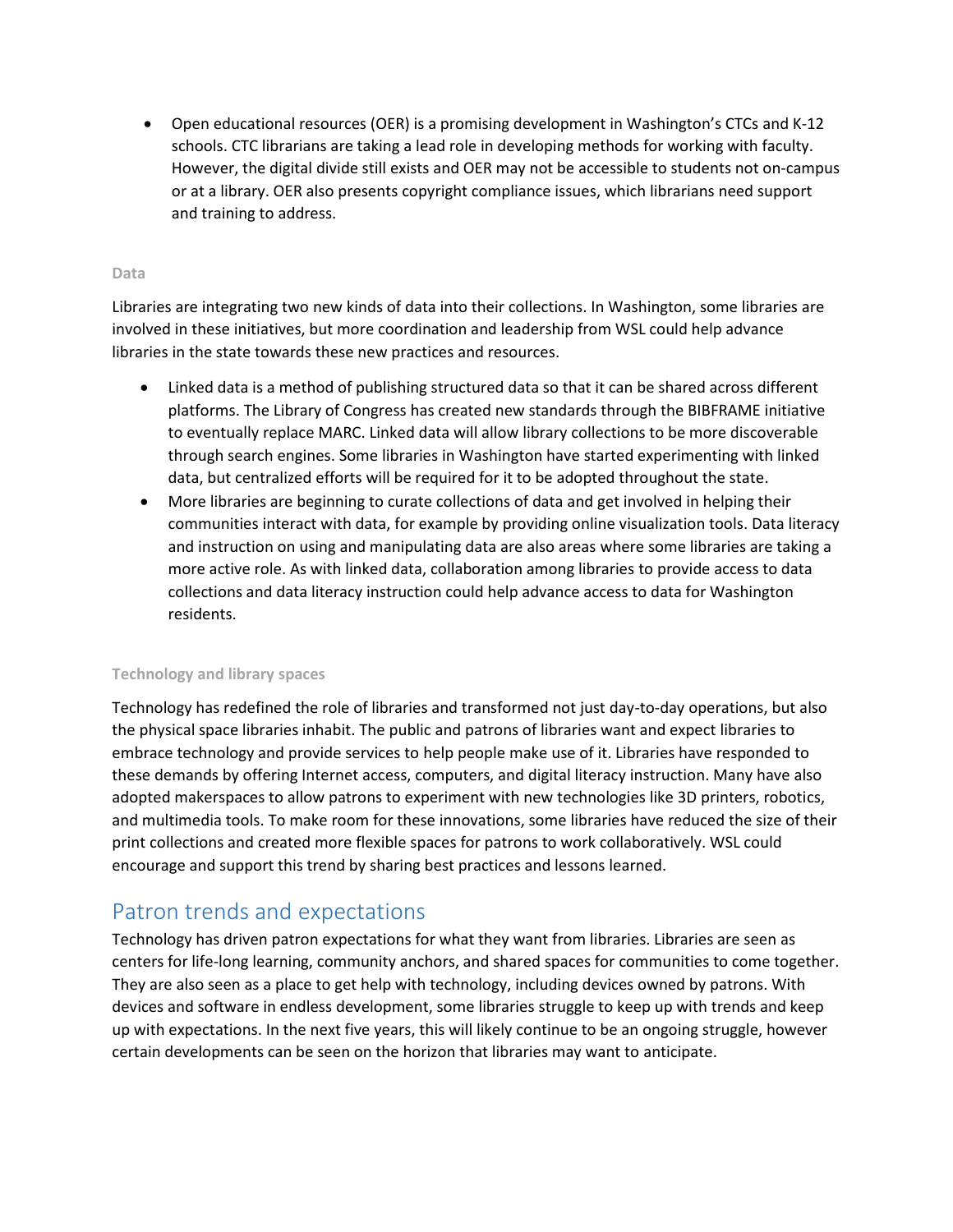- Mobile devices will increasingly be used as primary personal computers, and patrons will be more frequently engaged in cloud computing (for storage and applications) and synching across multiple devices. This may result in changes to how patrons interact (or expect to interact) with library technology. As a result, library websites will need to be made mobile-friendly, librarians will need to be familiar with many different kinds of devices and synching protocols, and Internet bandwidth may need to be increased to accommodate cloud computing and increased use of mobile devices.
- Mobile users, especially those who first learn to use technology through a smart phone, will need a different approach to digital literacy training that incorporates training on using apps, as well as transitional instruction on using workplace technology. Patrons will continue to come to libraries for help with their own devices.
- Patrons will continue to expect libraries to provide both print and electronic resources. The demand for electronic materials may be driven increasingly by previews offered by internetrelated service providers, links to journal articles in popular media, and exposure to the holdings of other libraries when linked data becomes more common.
- Virtual reality headsets, 3D printers, digital audio and video recording equipment and editing software, cordless charging stations, wireless printing, and other peripheral equipment and services will likely be in demand in some areas.

### State priority issues

While libraries in Washington are mostly guided by their local community needs and patrons, statewide trends and priorities also affect patron expectations and should inform strategic priorities for WSL and libraries in the state. Governor Jay Inslee identified five goal areas for focus during his term: 1) worldclass education; 2) prosperous economy; 3) sustainable energy & clean environment; 4) healthy & safe communities; and 5) efficient, effective & accountable government. These are all areas where libraries can (and do) make an impact.

### **Education**

WSL has a good track record of supporting early literacy. As a member of Thrive Washington's Early Learning Partnership and a promoter of Supercharged Storytimes, among other programs, WSL supports quality early childhood programming in public libraries. While school libraries have been decimated by funding cuts, WSL has continued to support K-12 librarianship as much as possible. Washington cannot have world-class education without funding for K-12 libraries and teacher-librarians who can address digital and information literacy and provide students with the foundation necessary to excel in school.

With changes to the GED program, public libraries now have the opportunity to partner with community and technical colleges to offer GED preparation and testing. For some residents in Washington, entering an adult basic education program for GED at a community college is out of reach. Physical distance, time commitments, lack of technology, and expense can all be barriers to pursuing GED. Community colleges would like to partner with public libraries to provide GED instruction and, in some cases, do GED testing at the public library. This would be a good opportunity for libraries to assist their communities and contribute to education. WSL could facilitate this by supporting collaboration and pilot programs.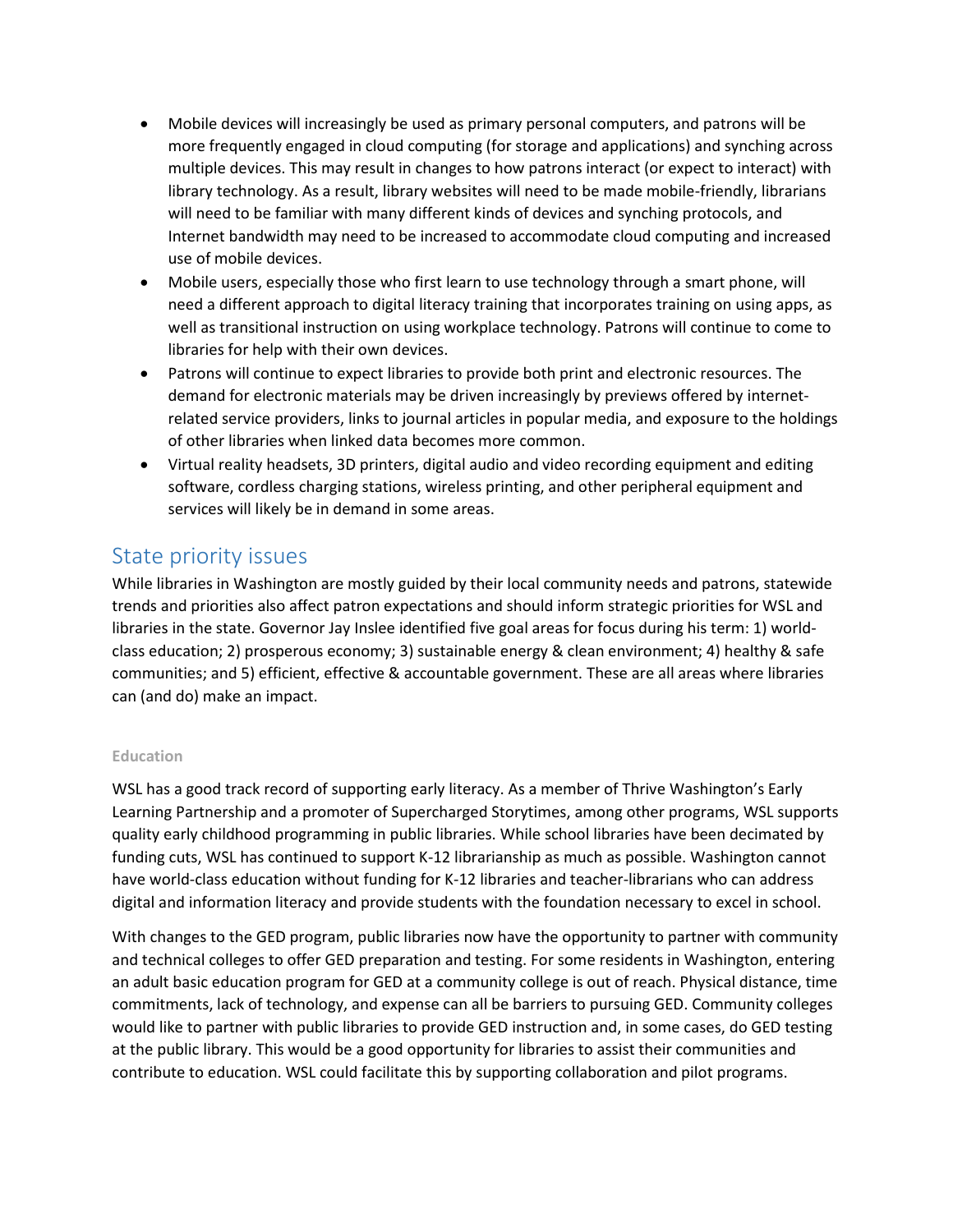#### **Prosperous economy**

WSL offers the Imagine Academy to help learners gain technology skills that can increase their employability, and many public libraries offer classes in workplace technologies. Additionally, some libraries also have resources and services for entrepreneurs. WSL can support these efforts by providing collaborative opportunities for libraries to develop workforce development programs, facilitate partnerships with workforce agencies, and support more resources and programs for entrepreneurs.

#### **Sustainable energy and clean environment**

Libraries can help with the environment in several ways. They can improve their own environmental practices, particularly around recycling and energy use in buildings; they can also be encouraged to incorporate environmentally friendly features when remodeling or building new locations. Libraries can disseminate information about the environment, build environmentally-oriented collections, and develop programs about practicing stewardship. WSL can be an active partner in this effort by pushing out information about environmentally green best practices and providing guidance in capital improvement projects.

#### **Healthy and safe communities**

Health information seeking is one of the primary uses of library technology. Libraries can contribute to healthy communities by offering quality health information in collections and databases, and also by educating patrons about evaluating information. WSL could facilitate greater involvement with National Library of Medicine librarians for professional development, creation of resources for libraries, and other initiatives to improve the quality of health information accessed in libraries.

Institutional libraries can support decreasing recidivism through additional programming that supports offenders finding jobs and being connected to social support upon release. For example, institutional and community and technical college libraries can provide digital literacy and information literacy training, and institutional libraries can connect offenders with their children and families through reading programs at public libraries. Innovative programs such as these would require investment and time on the part of WSL, but could greatly increase the impact of its institutional libraries program.

### **Efficient, effective & accountable government**

Increasing evaluation efforts in libraries, including the Washington State Library, is the most direct way WSL can demonstrate its contribution to accountable government. As noted previously, libraries continue to struggle with what and how to measure their performance. Since most libraries perform similar essential functions and are working towards similar outcomes for their patrons, common metrics, if developed, could be used for evaluation in libraries across the state.

Certain library policies and values inhibit evaluation activities, which in turn deprive libraries of data that could be used to improve efficiency and effectiveness. While this may seem insurmountable by some in the field, the discussion of how to collect meaningful data should not be prematurely foreclosed on this